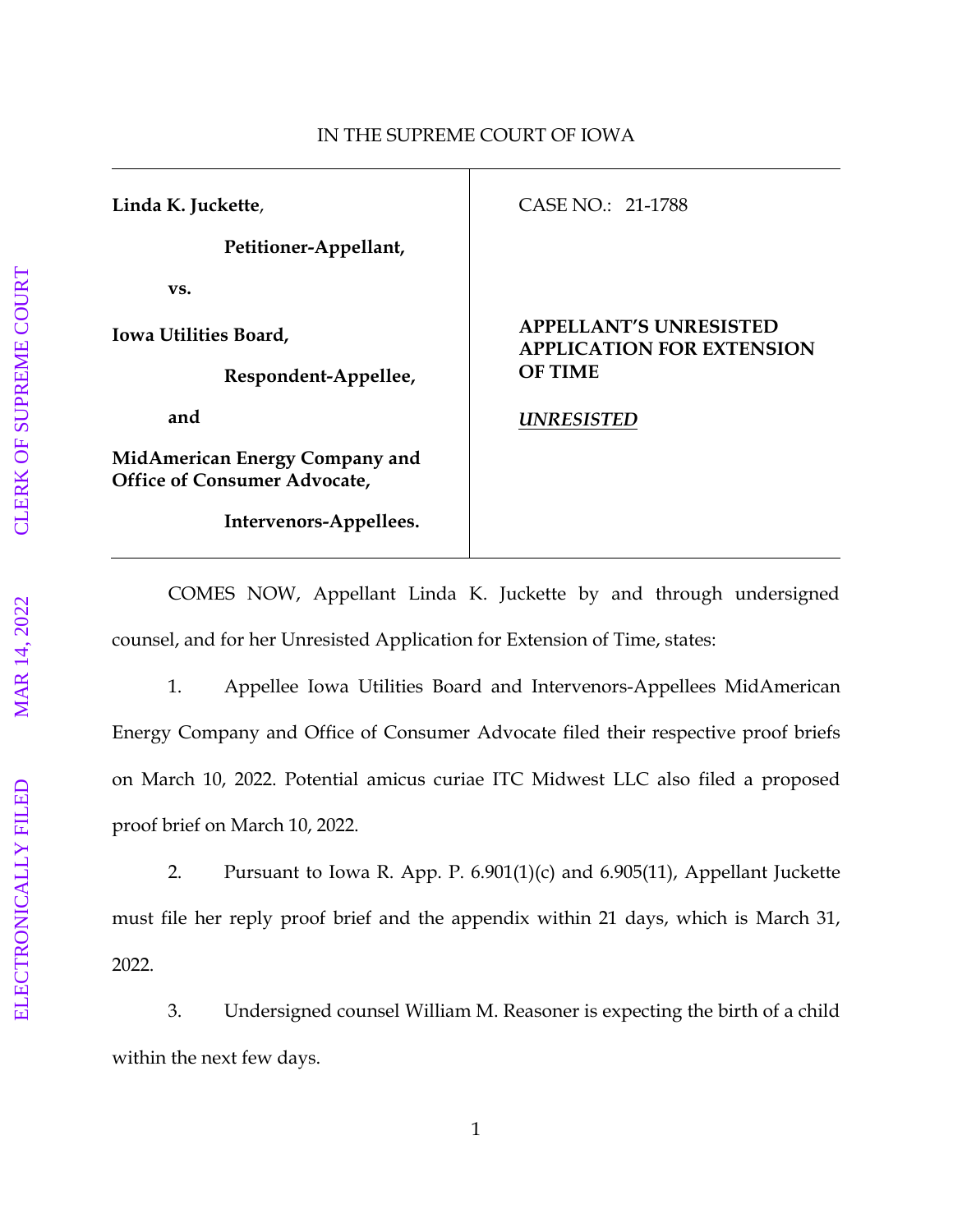4. Due to the number of briefs to which Appellant Juckette must consider in her reply, plus the impending family-leave time, Appellant Juckette requests an extension of time to file her proof reply brief and the appendix.

5. Undersigned counsel has conferred with all counsel involved in this appeal, and no party resists an extension of time so that Appellant Juckette's deadline to file her proof reply brief and the appendix will now be due on Friday, April 29, 2022.

WHEREFORE, Appellant Linda K. Juckette and her counsel respectfully request that the Court extend the deadline for the filing to Juckette's proof reply brief and the appendix so that the filings are now due on Friday, April 29, 2022.

By:

John E. Lande, AT0010976 William M. Reasoner, AT0013464 DICKINSON, MACKAMAN, TYLER & HAGEN, P.C. 699 Walnut Street, Suite 1600 Des Moines, Iowa 50309-3986 Telephone: (515) 244-2600 FAX: (515) 246-4550 [jlande@dickinsonlaw.com](mailto:jlande@dickinsonlaw.com) [wreasoner@dickinsonlaw.com](mailto:wreasoner@dickinsonlaw.com)

Attorneys for Petitioner-Appellant Linda K. Juckette